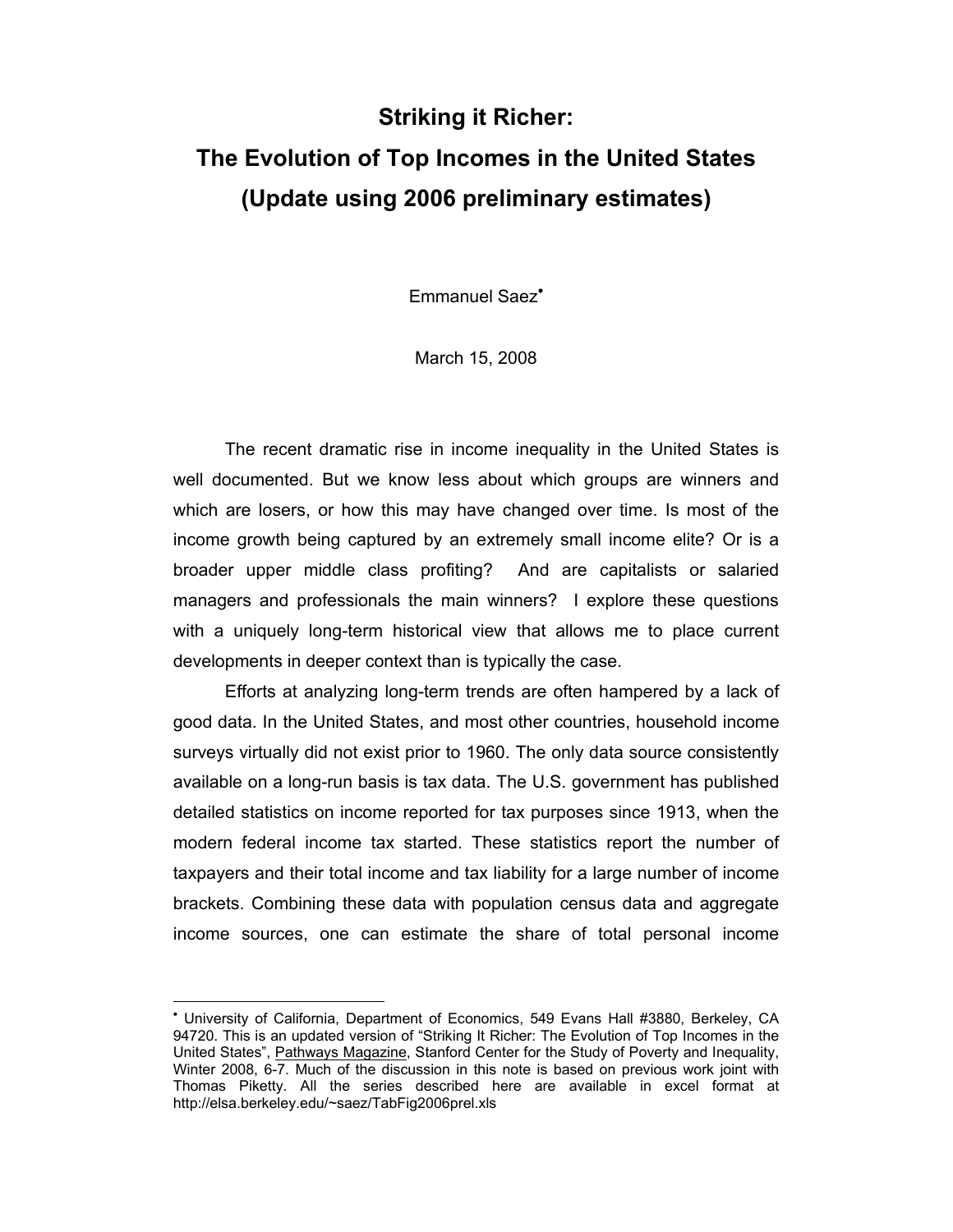accruing to various upper-income groups, such as the top 10 percent or top 1 percent.

We define income as the sum of all income components reported on tax returns (wages and salaries, pensions received, profits from businesses, capital income such as dividends, interest, or rents, and realized capital gains) before individual income taxes. We exclude government transfers such as Social Security retirement benefits or unemployment compensation benefits from our income definition. Therefore, our income measure is defined as market income before individual income taxes.

#### **Evidence on U.S. top income shares**

Figure 1 presents the income share of the top decile from 1917 to 2006 in the United States. In 2006, the top decile includes all families with market income above \$104,700. The overall pattern of the top decile share over the century is U-shaped. The share of the top decile is around 45 percent from the mid-1920s to 1940. It declines substantially to just above 32.5 percent in four years during World War II and stays fairly stable around 33 percent until the 1970s. Such an abrupt decline, concentrated exactly during the war years, cannot easily be reconciled with slow technological changes and suggests instead that the shock of the war played a key and lasting role in shaping income concentration in the United States. After decades of stability in the post-war period, the top decile share has increased dramatically over the last twenty-five years and has now regained its pre-war level. Indeed, the top decile share in 2006 is equal to 49.7 percent, a level higher than any other year since 1917 and even surpasses 1928, the peak of stock market bubble in the "roaring" 1920s.

Figure 2 decomposes the top decile into the top percentile (families with income above \$382,600 in 2006) and the next 4 percent (families with income between \$148,400 and \$382,600 in 2006), and the bottom half of the top decile (families with income between \$104,700 and \$148,400 in 2006). Interestingly, most of the fluctuations of the top decile are due to fluctuations within the top percentile. The drop in the next two groups during World War II is far less dramatic, and they recover from the WWII shock relatively quickly.

1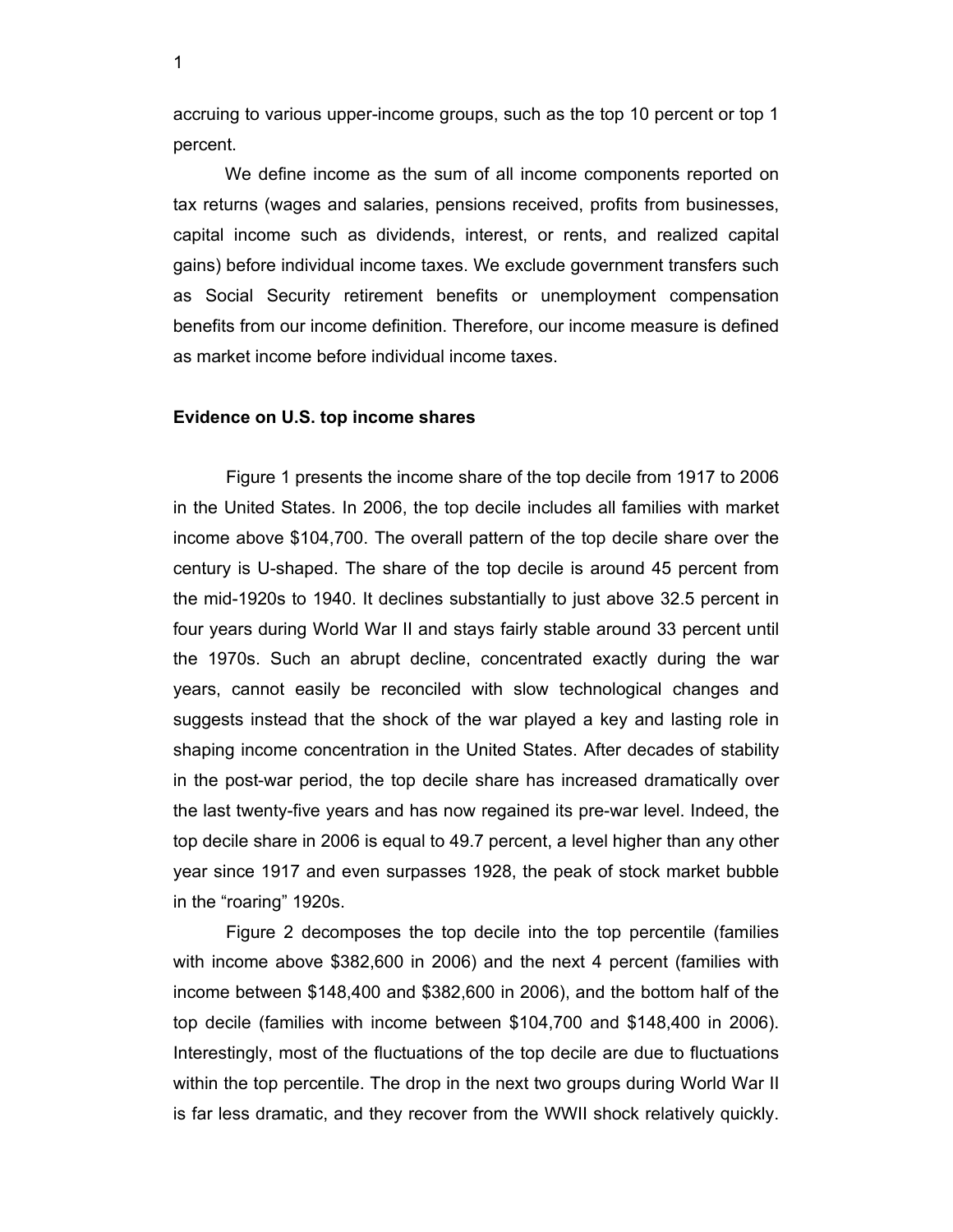Finally, their shares do not increase much during the recent decades. In contrast, the top percentile has gone through enormous fluctuations along the course of the twentieth century, from about 18 percent before WWI, to a peak to almost 24 percent in the late 1920s, to only about 9 percent during the 1960s-1970s, and back to almost 22.9 percent by 2006. Those at the very top of the income distribution therefore play a central role in the evolution of U.S. inequality over the course of the twentieth century.

The implications of these fluctuations at the very top can also be seen when we examine trends in *real* income growth per family between the top 1 percent and the bottom 99 percent in recent years as illustrated on Table 2. From 1993 to 2006, for example, average real incomes per family grew at a 1.9 percent annual rate (implying a growth of 28 percent over the thirteen year period). However, if one excludes the top 1 percent, average real income growth is almost halved to about 1.1 percent per year (implying a growth of 15 percent over the thirteen year period). Top 1 percent incomes grew at a much faster rate of 5.7 percent per year (implying a 105 percent growth over the thirteen year period). This implies that top 1 percent incomes captured about half of the overall economic growth over the period 1993-2006.

The 1993–2006 period encompasses, however, a dramatic shift in how the bottom 99 percent of the income distribution fared. Table 1 next distinguishes between the 1993–2000 expansion of the Clinton administrations and the 2002-2006 expansion of the Bush administrations. During both expansions, the incomes of the top 1 percent grew extremely quickly at an annual rate over 10.1 and 11.0 percent respectively. However, while the bottom 99 percent of incomes grew at a solid pace of 2.4 percent per year from 1993–2000, these incomes grew less than 1 percent per year from 2002–2006. Therefore, in the economic expansion of 2002-2006, the top 1 percent captured almost three- quarters of income growth. Those results may help explain the disconnect between the economic experiences of the public and the solid macroeconomic growth posted by the U.S. economy since 2002. Those results may also help explain why the dramatic growth in top incomes during the Clinton administration did not generate much public outcry while there has been an extraordinary level of attention to top incomes in the press and in the public debate over the last two years. Moreover, top

2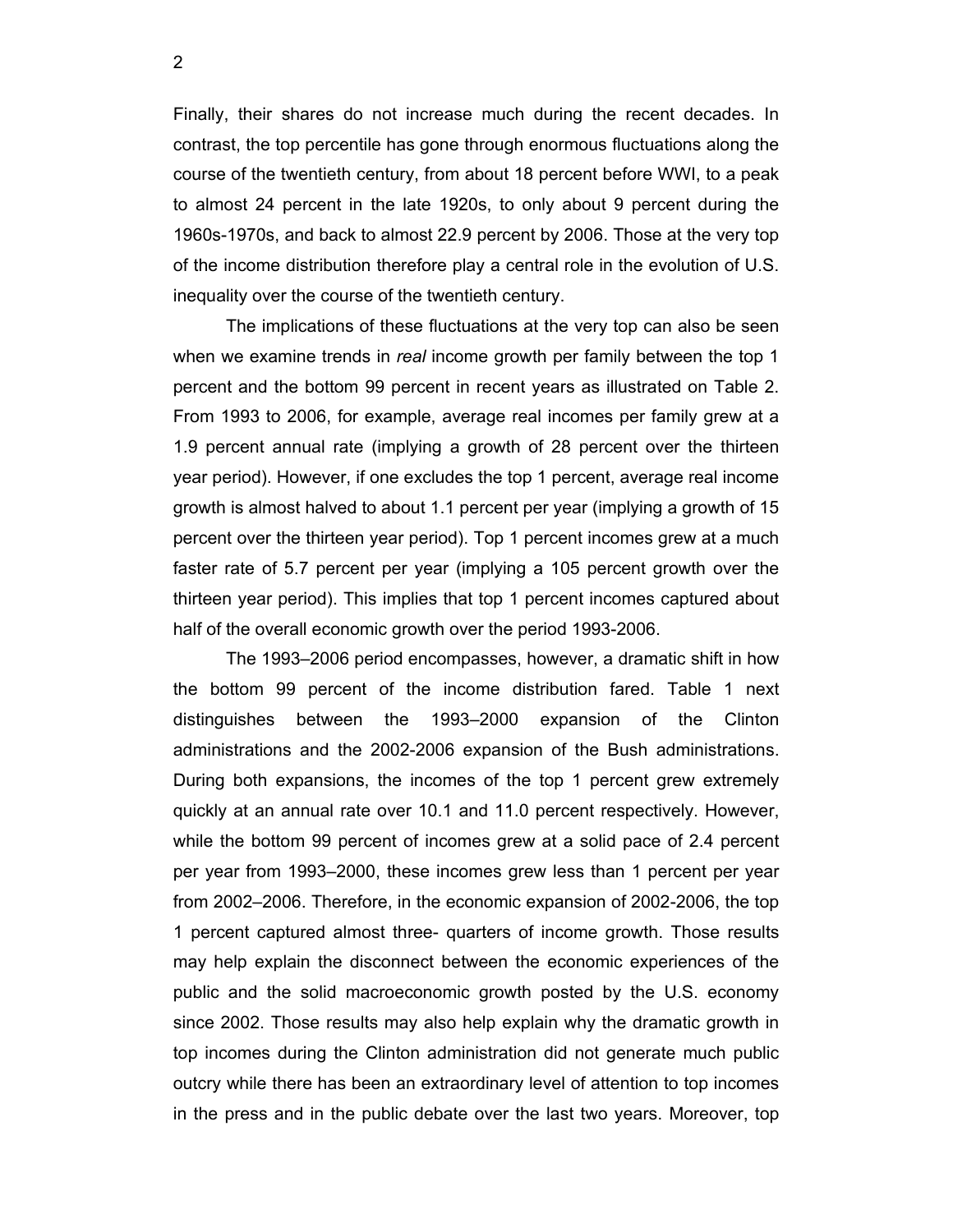income tax rates went up in 1993 during the Clinton administration (and hence a larger share of the gains made by top incomes was redistributed) while top income tax rates went down in 2001 during the Bush administration.

The top percentile share declined during WWI, recovered during the 1920s boom, and declined again during the great depression and WWII. This very specific timing, together with the fact that very high incomes account for a disproportionate share of the total decline in inequality, strongly suggests that the shocks incurred by capital owners during 1914 to 1945 (depression and wars) played a key role.<sup>1</sup> Indeed, from 1913 and up to the 1970s, very top incomes were mostly composed of capital income (mostly dividend income) and to a smaller extent business income, the wage income share being very modest. Therefore, the large decline of top incomes observed during the 1914-1960 period is predominantly a capital income phenomenon.

Interestingly, the income composition pattern at the very top has changed considerably over the century. The share of wage and salary income has increased sharply from the 1920s to the present, and especially since the 1970s. Therefore, a significant fraction of the surge in top incomes since 1970 is due to an explosion of top wages and salaries. Indeed, estimates based purely on wages and salaries show that the share of total wages and salaries earned by the top 1 percent wage income earners has jumped from 5.1 percent in 1970 to 12.0 percent in 2006. $2$ 

 Evidence based on the wealth distribution is consistent with those facts. Estimates of wealth concentration, measured by the share of total wealth accruing to top 1 percent wealth holders, constructed by Wojciech Kopczuk and myself from estate tax returns for the 1916-2000 period in the United States show a precipitous decline in the first part of the century with only fairly modest increases in recent decades. The evidence suggests that top incomes earners today are not "rentiers" deriving their incomes from past

3

-

 $1$  The negative effect of the wars on top incomes can be explained in part by the large tax increases enacted to finance the wars. During both wars, the corporate income tax was drastically increased and this reduced mechanically the distributions to stockholders.

 $2$  Interestingly, this dramatic increase in top wage incomes has not been mitigated by an increase in mobility at the top of the wage distribution. As Wojciech Kopczuk, myself, and Jae Song have shown in a separate paper, the probability of staying in the top 1 percent wage income group from one year to the next has remained remarkably stable since the 1970s.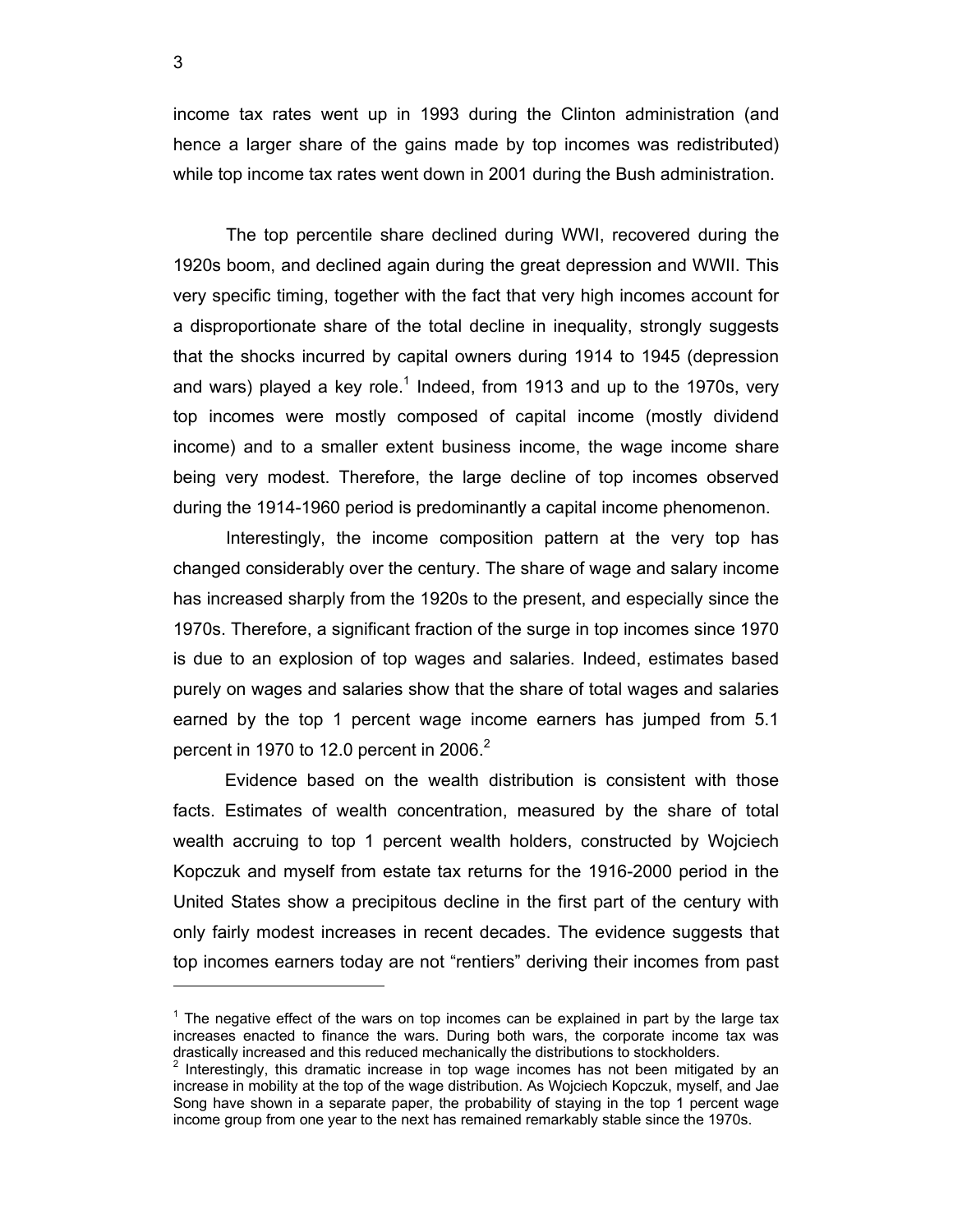wealth but rather are "working rich," highly paid employees or new entrepreneurs who have not yet accumulated fortunes comparable to those accumulated during the Gilded Age. Such a pattern might not last for very long. The possible repeal of the federal tax on large estates in coming years would certainly accelerate the path toward the reconstitution of the great wealth concentration that existed in the U.S. economy before the Great Depression.

 The labor market has been creating much more inequality over the last thirty years, with the very top earners capturing a large fraction of macroeconomic productivity gains. A number of factors may help explain this increase in inequality, not only underlying technological changes but also the retreat of institutions developed during the New Deal and World War II - such as progressive tax policies, powerful unions, corporate provision of health and retirement benefits, and changing social norms regarding pay inequality. We need to decide as a society whether this increase in income inequality is efficient and acceptable and, if not, what mix of institutional reforms should be developed to counter it.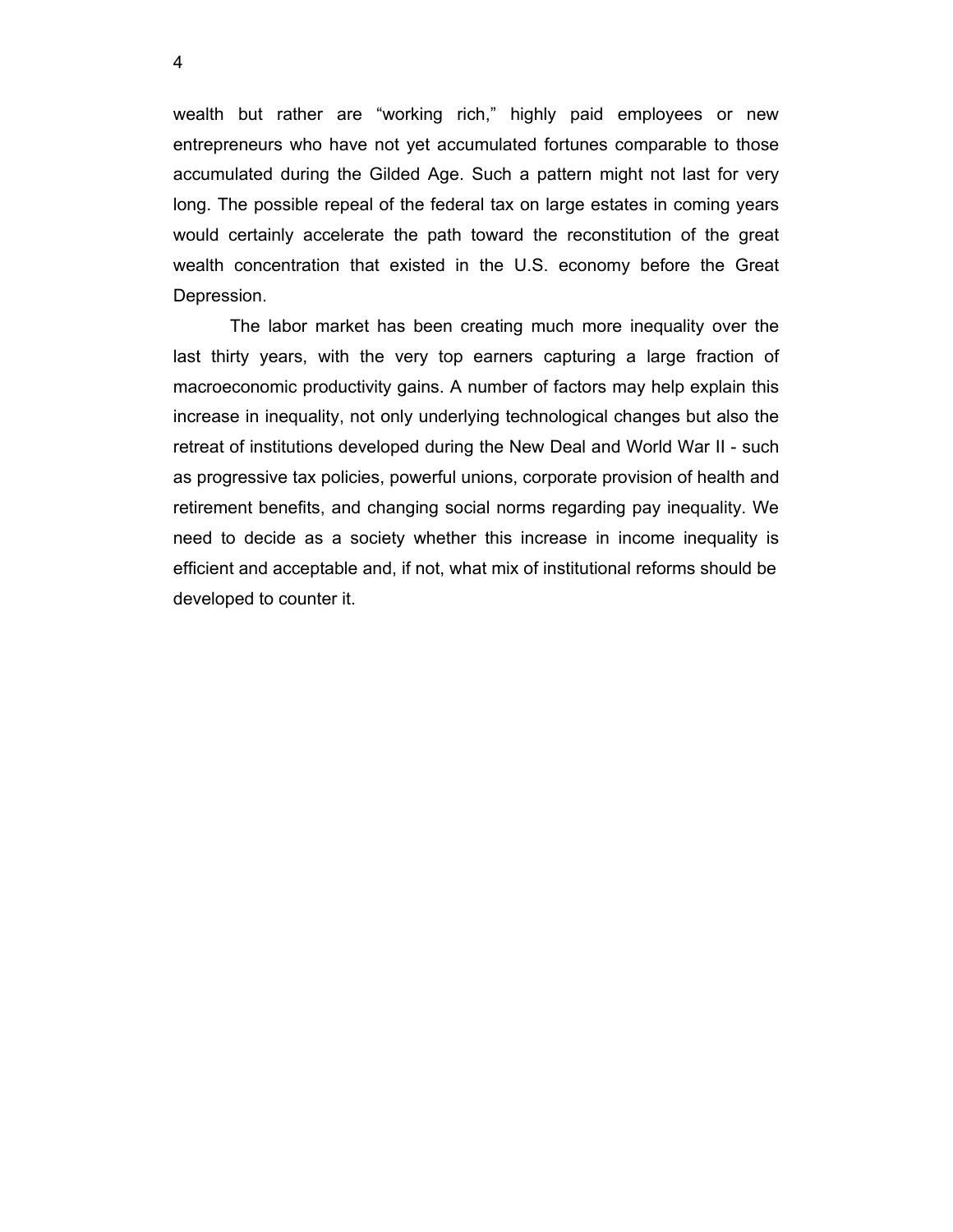



Source: Piketty and Saez (2003), series updated to 2006. Income is defined as market income including capital gains. In 2006, top decile includes all families with more than \$104,700 of annual income.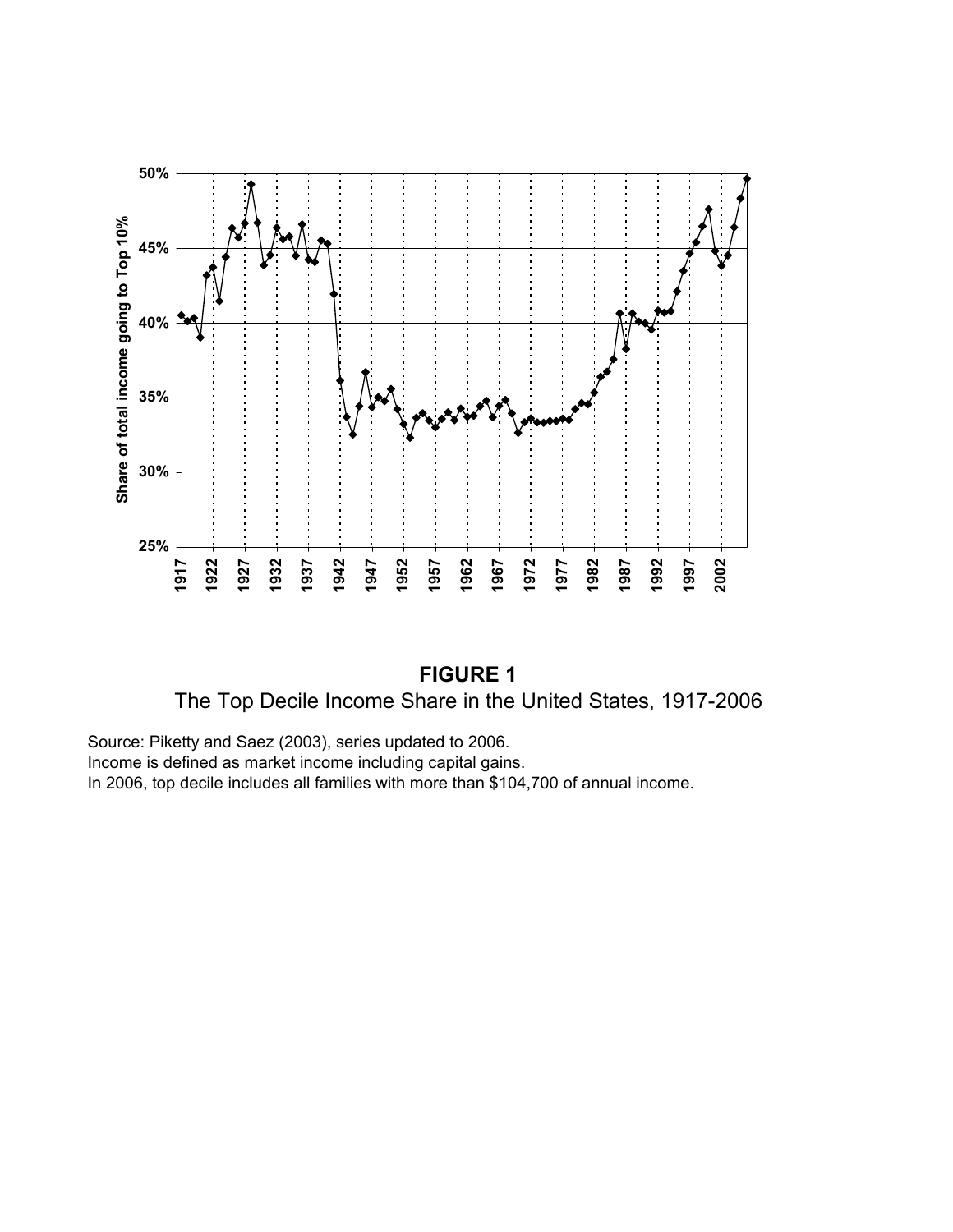

### **FIGURE 2**

### Decomposing the Top Decile US Income Share into 3 Groups, 1913-2006

Source: Piketty and Saez (2003), series updated to 2006.

Income is defined as market income including capital gains.

Top 1% denotes the top percentile (families with annual income above \$382,600 in 2006) Top 5-1% denotes the next 4% (families with annual income between \$148,400 and \$382,600 in 2006) Top 10-5% denotes the next 5% (bottom half of the top decile, families with annual income between \$104,700 and \$148,400 in 2006).